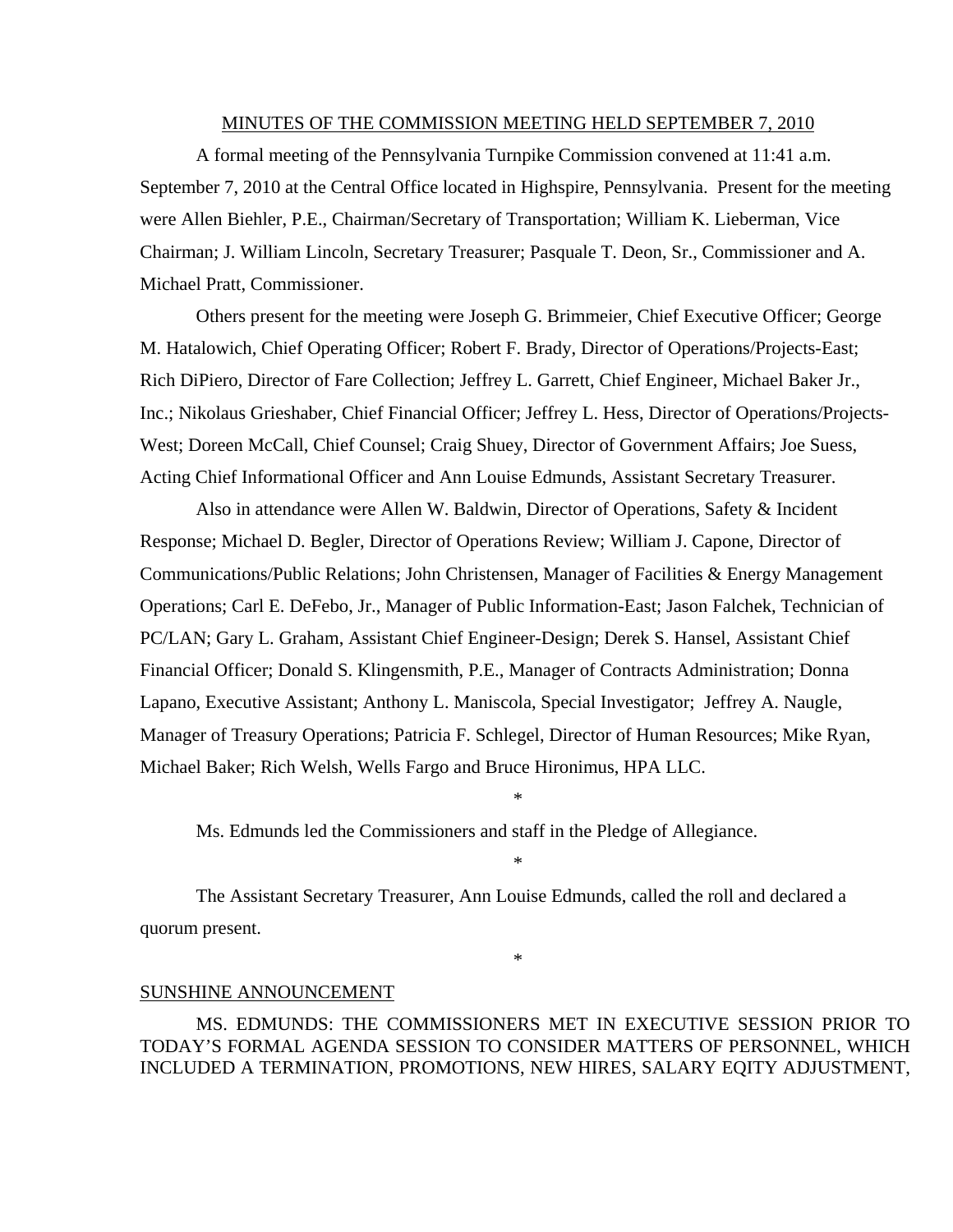VACANIES, AND REQUESTS TO ABOLISH AND CREATE AND TO POST AND FILL POSITIONS IN THE MAINTENANCE DEPARTMENT.

\*

THE COMMISSIONERS ALSO ENGAGED IN NON-DELIBERATIVE INFORMATIONAL DISCUSSIONS REGARDING VARIOUS ACTIONS AND MATTERS, WHICH HAVE BEEN APPROVED AT PREVIOUS PUBLIC MEETINGS.

## PUBLIC COMMENT

MS. EDMUNDS: THE PUBLIC IS WELCOME AT THIS TIME TO ADDRESS THE COMMISSION REGARDING ITEMS LISTED ON THE AGENDA OR OTHER ITEMS NOT LISTED ON THE AGENDA THAT ARE WITHIN THE COMMISSION'S AUTHORITY OR CONTROL.

IN ORDER TO CONDUCT AN ORDERLY, EFFICIENT, EFFECTIVE AND DIGNIFIED MEETING, ALL PERSONS WISHING TO ADDRESS THE COMMISSION SHOULD HAVE SIGNED IN AND REQUESTED TIME TO SPEAK. IF YOU HAVE NOT DONE SO, YOU ARE INVITED TO DO SO.

AT THIS TIME WE REQUEST ALL VISITORS TO STAND AND INTRODUCE YOURSELF AND YOUR ORGANIZATION.

 RICK WELSH, WELLS FARGO BRUCE HIRONIMUS, HPA LLC MIKE RYAN, MICHAEL BAKER

THIS CONCLUDES THE PUBLIC COMMENT SECTION OF THE MEETING.

### MINUTES OF THE MEETING

 Motion-That the Minutes of the meeting held August 10, 2010 be approved and filed-was made by Commissioner Lincoln, seconded by Commissioner Deon; and passed unanimously.

\*

\*

## COMMUNICATIONS

 Motion-That the Commission accepts and files the memos received from the Chief Counsel and the Director of Operations Review-was made by Commissioner Lincoln, seconded by Commissioner Deon; and passed unanimously.

\*

### PERSONNEL

 Motion-That the Commission approves the Personnel as submitted-was made by Commissioner Lincoln, seconded by Commissioner Pratt; and passed unanimously.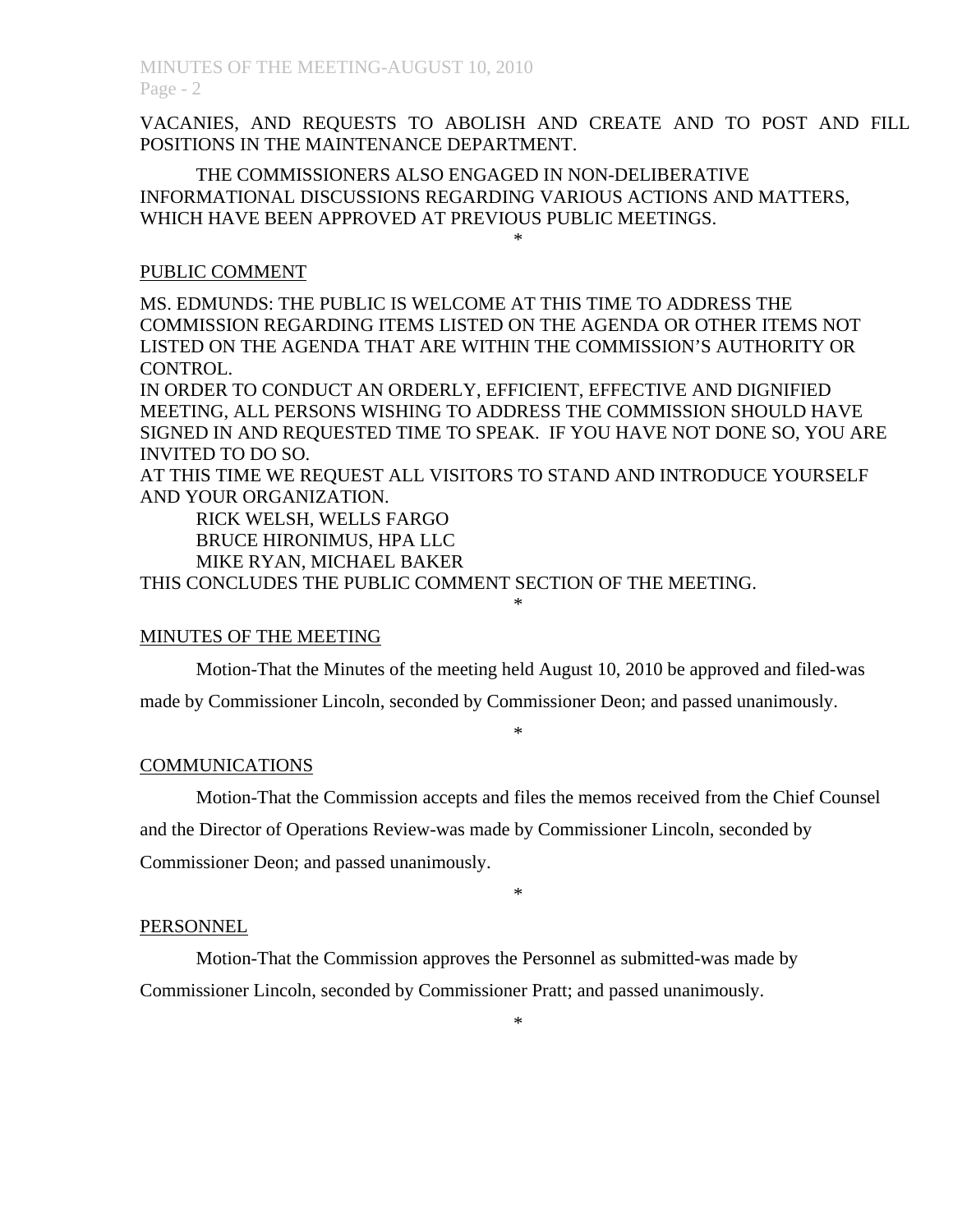# MINUTES OF THE MEETING-AUGUST 10, 2010 Page - 3

## **NEW BUSINESS**

### Reinvestments, Liquidations and Purchase of Securities

 Upon the motion by Commissioner Deon, seconded by Commissioner Lincoln, the following Resolution was presented for adoption:

### RESOLUTION

 BE IT RESOLVED that The Pennsylvania Turnpike Commission hereby ratifies the action of the Assistance Chief Financial Officer, with the approval of the Chief Executive Officer and the Consulting Engineer, in directing the Trustee to make the foregoing reinvestments, liquidations and purchases; and

 BE IT FURTHER RESOLVED that copies of the Resolution certified by the Assistant Secretary Treasurer shall be forwarded to the Trustee as required in Article VI, Section 602 of the 2001 Amended and Restated Trust Indenture.

 The following members voted yea: Commissioners Biehler, Lieberman, Lincoln, Deon and Pratt. The motion passed unanimously.

\*

### AGREEMENTS

Motion-That the Commission approves the negotiation and execution of the Amendments, a

Work Order and an Agreement for the items listed in memos "a" through "c":

- a. Amendment to our agreement with The Gordian Group for their work as our Job Order Contracting program consultant, to exercise our option to renew the agreement for three (3) year; at a total additional cost of \$600,000.00;
- b. Work Order #24 with TransCore to provide labor, material equipment and project management to equip twelve (12) lanes with Fare Collection and E-ZPass equipment at Ramp Plazas M22 and M26 on the Mon/Fayette Expressway; at a not-to-exceed amount of \$2,874,483.00;
- c. Amendment to our agreement with I.B. Abel, Inc. for infrastructure cabling and communication systems, to fund the contract to meet cabling requests for 2010/2011; at an additional cost of \$390,000.00.

\*

-was made by Commissioner Lincoln, seconded by Commissioner Deon.

## RIGHT-OF-WAY REQUESTS

Motion-That the Commission approves the Right-of-Way Requests for the items listed in memos "a" through "k":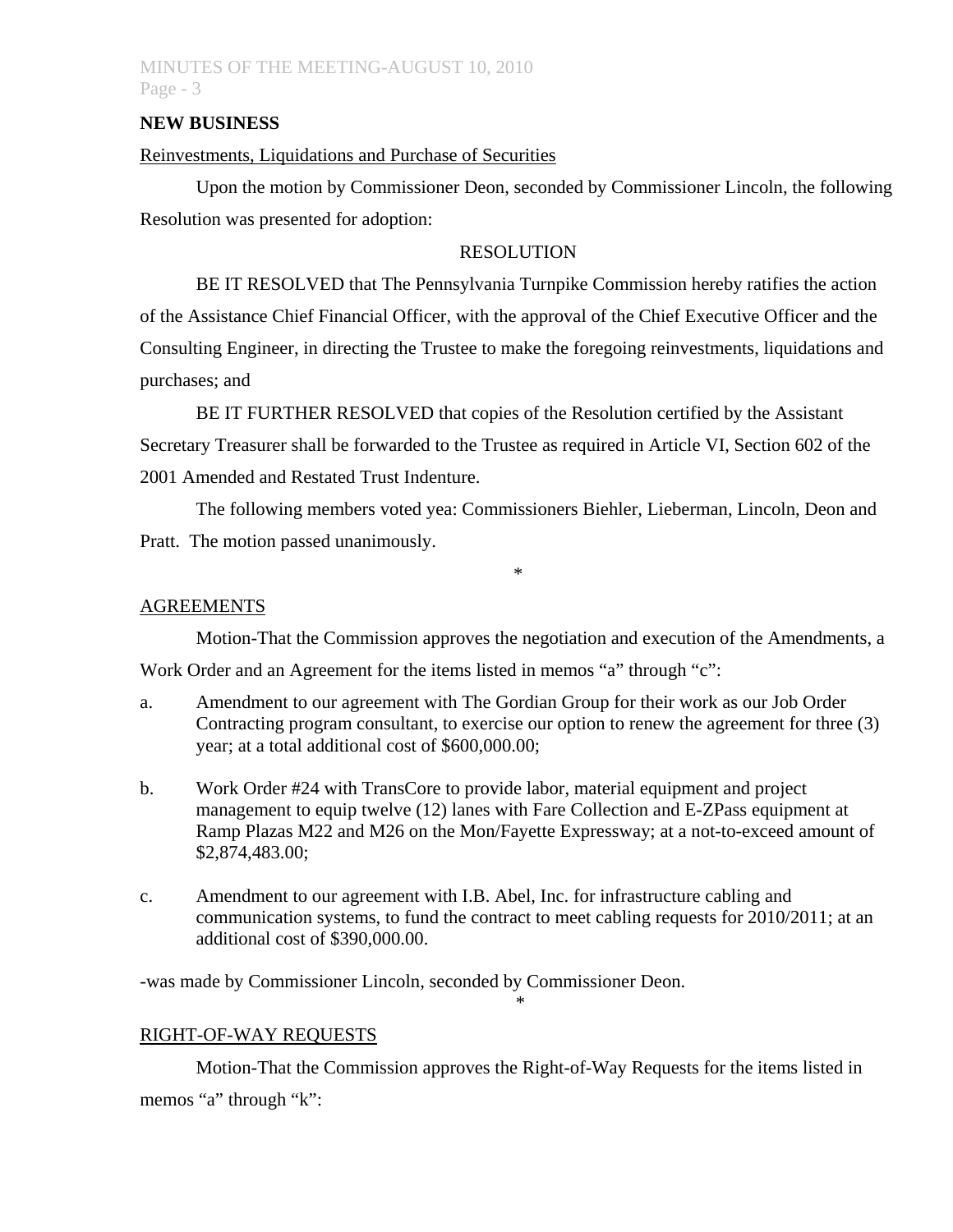- a. Approve an Agreement of Sale and a temporary construction easement between the Commission and CGR Properties for each to transfer property (due to discrepancy in the property boundaries), necessary for construction of the wetlands mitigation site as part of the I-95 Interchange Project; authorize the appropriate Commission officials to execute the agreement, deed and all other closing documents that may be required;
- b. Authorize the settlement of Right-of-Way #6416-E, a temporary construction easement, necessary for the total reconstruction project from MP A20.00 to MP A30.00, by issuing settlement payment in the amount of \$10,000.00 plus Section 710 damages; representing additional funds needed to settle; authorize the appropriate Commission officials to execute the temporary construction easement, authorize payment of settlement funds to the property owner is contingent upon the delivery of an executed settlement agreement and general release as prepared by the Legal Department;
- c. Authorize the settlement of Right-of-Way #6416-G, a temporary construction easement, necessary for the total reconstruction project from MP A20.00 to MP A30.00, by issuing settlement payment in the amount of \$4,000.00 plus Section 710 damages; representing additional funds needed to settle; authorize the appropriate Commission officials to execute the temporary construction easement, authorize payment of settlement funds to the property owner is contingent upon the delivery of an executed settlement agreement and general release as prepared by the Legal Department;
- d. Authorize the settlement of Right-of-Way #6416-F, a temporary construction easement, necessary for the total reconstruction project from MP A20.00 to MP A30.00, by issuing settlement payment in the amount of \$7,000.00 plus Section 710 damages; representing additional funds needed to settle; authorize the appropriate Commission officials to execute the temporary construction easement, authorize payment of settlement funds to the property owner is contingent upon the delivery of an executed settlement agreement and general release as prepared by the Legal Department;
- e. Adopt the proposed Property Acquisition Resolution for Right-of-Way #6492-A, a partial take parcel, necessary for the total reconstruction project from MP A20.00 to MP A30.00; authorize payment of Estimated Just Compensation in the amount of \$258,000.00, payable to Stevens & Lee, P.C., Escrow Agent; and authorize payment of statutory damages and costs as calculated by the Legal Department and approved by the Chief Executive Officer;
- f. Adopt the proposed Property Acquisition Resolution for Right-of-Way #6070-J, a total take parcel, necessary for the roadway and bridge reconstruction project from MP 319.00 to MP 326.00; authorize payment of Estimated Just Compensation in the amount of \$625,000.00, payable to Buckley, Brion, McGuire, Morris & Sommer, LLP, Escrow Agent; and authorize payment of statutory damages and costs as calculated by the Legal Department and approved by the Chief Executive Officer;
- g. Adopt the proposed Property Acquisition Resolution for Right-of-Way #6059-D, a total take parcel, necessary for the roadway and bridge reconstruction project from MP 319.00 to MP 326.00; authorize payment of Estimated Just Compensation in the amount of \$385,000.00,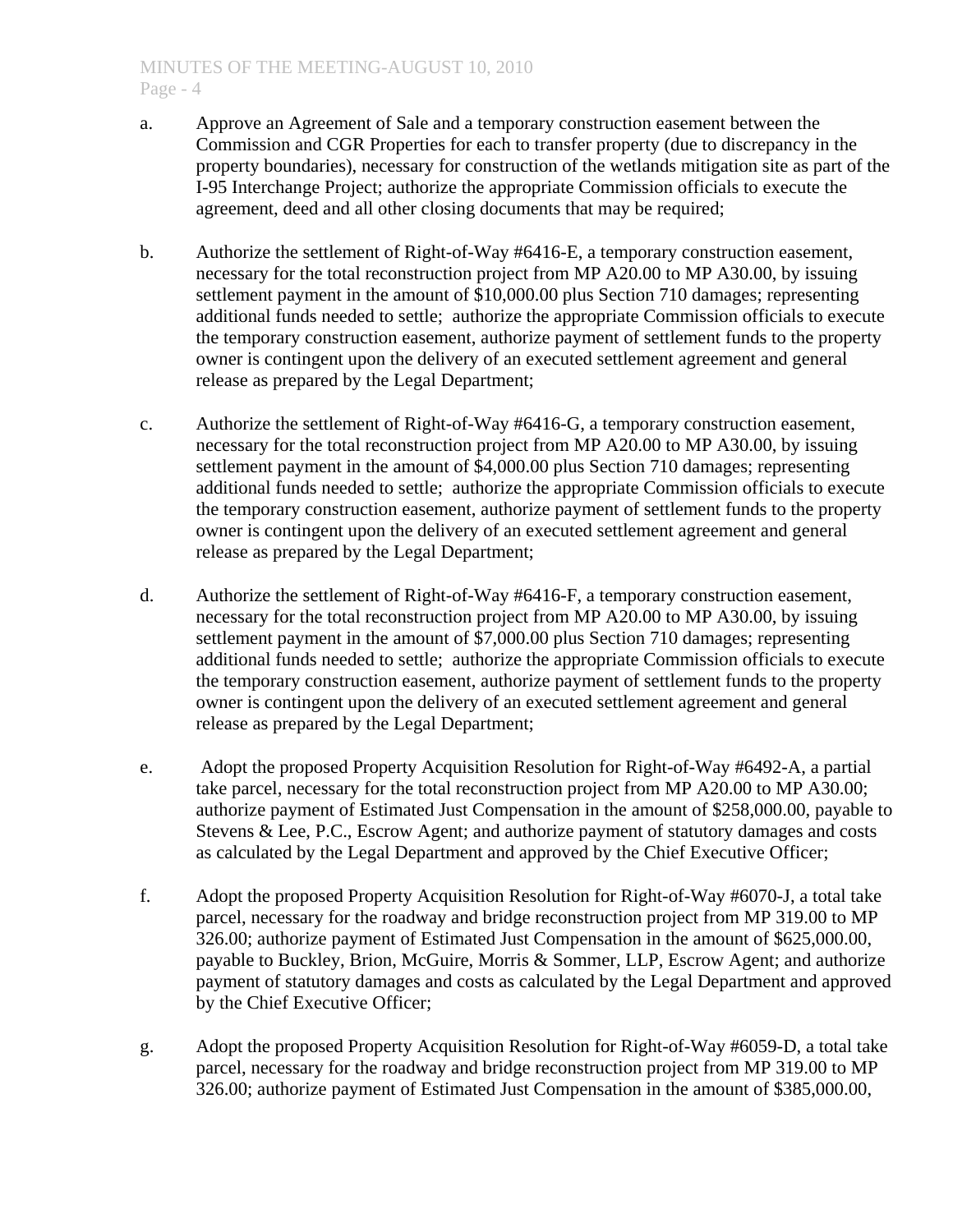payable to Buckley, Brion, McGuire, Morris & Sommer, LLP, Escrow Agent; and authorize payment of statutory damages and costs as calculated by the Legal Department and approved by the Chief Executive Officer;

- h. Authorize the acquisition of Right-of-Way #17944, a total take parcel, necessary for construction of the Southern Beltway Project (US 22 to I-79), by issuing payment in the amount of \$211,237.62, payable to Urban Settlement Company, Escrow Agent; representing fair market value, prorated taxes, housing supplement and recording fees; authorize the appropriate Commission officials to execute the agreement of sale, authorize the payment of additional statutory damages as calculated by the Legal Department and approved by the Chief Executive Officer, and payment of the fair market value to the property owners is contingent upon the delivery of a deed prepared by the Legal Department;
- i. Authorize the acquisition of Right-of-Way #17940, a total take parcel, necessary for construction of the Southern Beltway Project (US 22 to I-79), by issuing payment in the amount of \$243,961.84, payable to Urban Settlement Company, Escrow Agent; representing fair market value, prorated taxes and recording fees; authorize the appropriate Commission officials to execute the agreement of sale, authorize the payment of additional statutory damages as calculated by the Legal Department and approved by the Chief Executive Officer, and payment of the fair market value to the property owner is contingent upon the delivery of a deed prepared by the Legal Department;
- j. Authorize the acquisition of Right-of-Way #6078-L, a total take parcel, necessary for the roadway and bridge reconstruction from MP 319.00 to MP 326.00, by issuing payment in the amount of \$669,374.54, payable to City Line Abstract Co., Escrow Agent; representing fair market value, prorated taxes, recording fees, housing supplement and closing costs; authorize the appropriate Commission officials to execute the agreement of sale, authorize the payment of additional statutory damages as calculated by the Legal Department and approved by the Chief Executive Officer, and payment of the fair market value to the property owners is contingent upon the delivery of a deed prepared by the Legal Department;
- k. Adopt the proposed Property Acquisition Resolution for Right-of-Way #6066-C, a total take parcel, necessary for the roadway and bridge reconstruction project from MP 319.00 to MP 326.00; authorize payment of Estimated Just Compensation in the amount of \$275,000.00, payable to Buckley, Brion, McGuire, Morris & Sommer, LLP, Escrow Agent; and authorize payment of statutory damages and costs as calculated by the Legal Department and approved by the Chief Executive Officer.

-was made by Commissioner Lincoln, seconded by Commissioner Pratt; and passed unanimously.

\*

# ADVERTISING

 Motion-That the Commission approves advertising and authorizes the execution of the agreements for the items listed in memos "a" and "b":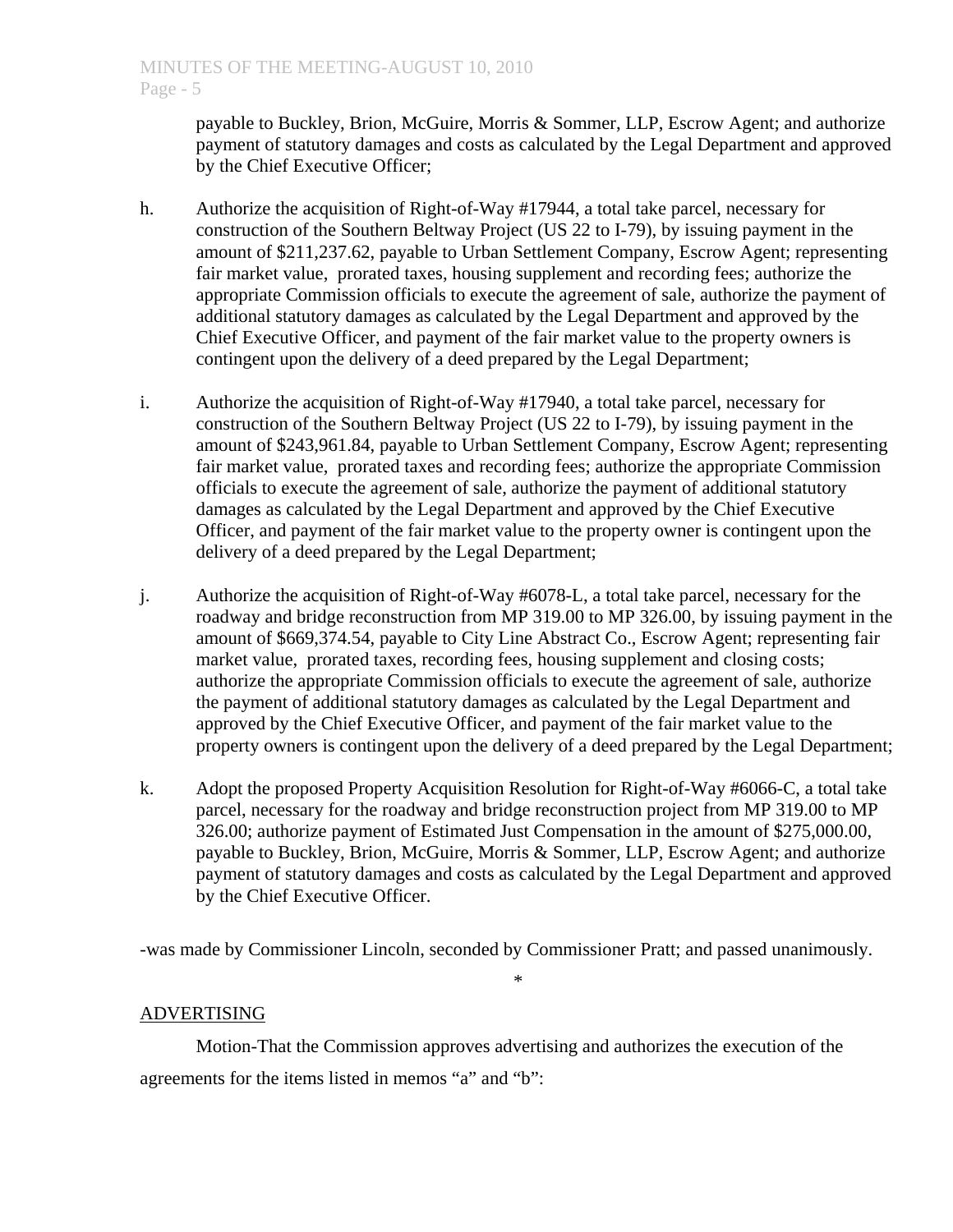- a. Engineering Feasibility Study for the conversion of the toll collection system to an All Electronic Toll (AET) system;
- b. Two (2) on-call drilling subsurface and sampling contracts to perform drilling services systemwide, at a not-to-exceed amount of \$600,000.00 each or three (3) years, whichever occurs first; and authorize the preparation and execution of the agreements.

-was made by Commissioner Lincoln, seconded by Commissioner Pratt; and passed unanimously.

\*

## AWARD OF BIDS AND ISSUANCE OF PURCHASE ORDERS

Motion-That the Commission approves the Award of Bids, the Renewal of an award and the Issuance of Purchase Orders for the items listed in memos "a" through "e":

| a. | Sodium Chloride, to the lowest responsive and responsible bidders: |                 |
|----|--------------------------------------------------------------------|-----------------|
|    | Cargill Inc-Deicing Technology                                     | \$9,156,000.00  |
|    | American Rock Salt Co LLC                                          | \$1,378,000.00  |
|    | <b>Bid Award</b>                                                   | \$10,534,000.00 |
|    | Plus 25% contingency                                               | \$2,633,500.00  |
|    | <b>TOTAL AWARD:</b>                                                | \$13,167,500.00 |

- b. Exercising our option to renew for one year, the purchase order for motor oil and lubricants with PPC Lubricants, Inc.; at an additional annual cost of \$155,500.00;
- c. Antenna Lane Kits and Badger Readers to Mark IV IVHS, Inc., the vendor selected by the Interagency Group (IAG), for a total award \$152,754.93. This pricing reflects the seven-year pricing structure agreed upon with Mark IV, IVHS, Inc.;
- d. Twenty-nine (29) Omron STI Light Curtains to Omron Scientific Technologies, Inc.; at a total award of \$178,321.00;
- e. E-ZPass equipment (FPT interior and exterior tags), to Mark IV IVHS, Inc., the vendor selected by the Interagency Group (IAG), for a total award of \$5,417,190.00. This pricing reflects the seven-year pricing structure agreed upon with Mark IV, IVHS, Inc.

-was made by Commissioner Lincoln, seconded by Commissioner Deon; and passed unanimously.

\*

# AWARD OF CONTRACTS

 Motion-That the Commission approves the Award of Contracts for the items listed in memos "a" through "d":

a. Contract #C-000.00R001-3-02 for bituminous resurfacing from MP C0.00 to C1.51, to the lowest responsive and responsible bidder, New Enterprise Stone & Lime Co., Inc.; at a notto-exceed amount of \$1,589,598.24, with a contingency amount of \$75,000.00;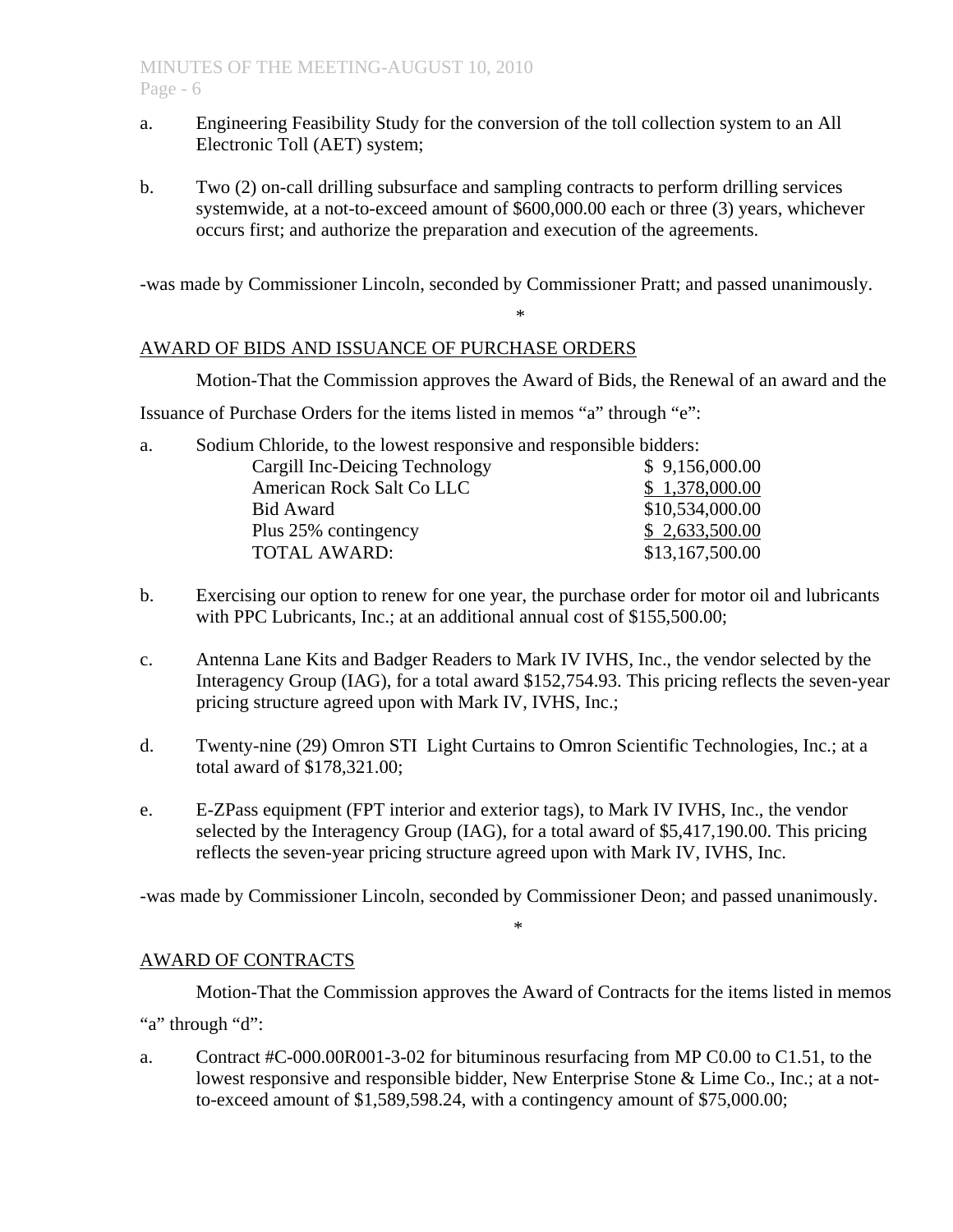- b. Contract #T-355.00P001-3-03 for the replacement of Bridge DB-234 and DB-247 at MP 352.97 and MP 357.10, respectively; to the lowest responsive and responsible bidder, James J. Anderson Construction Co., Inc.; at a not-to-exceed amount of \$9,739,600.30, with a contingency amount of \$500,000.00;
- c. Contract #EN-00088-03-11 for roadway and miscellaneous repairs between MP 75.39 and MP 179.44, to the lowest responsive and responsible bidder, New Enterprise Stone and Lime Co. Inc.; at a not-to-exceed amount of \$2,000,000.00;
- d. Contract #EN-00088-03-12 for milling and paving between MP 187.31 and MP 187.80, to the lowest responsive and responsible bidder, New Enterprise Stone & Lime Co., Inc.; at a not-to-exceed amount of \$348,904.00, with a contingency amount of \$20,000.00.

-was made by Commissioner Lincoln, seconded by Commissioner Pratt; and passed unanimously.

#### \*

# PAYMENT OF INVOICES

Motion-That the Commission authorizes payment for the invoices as listed in memos "a" and

"b":

- a 2010 Notice of Assessment from the Bureau of Workers' Compensation at the Department of Labor and Industry, for the Uninsured Employers Guaranty Fund, in the amount of \$2,538.00;
- b. Reimbursement to the New Jersey Turnpike Authority (NJTA), to reimburse the Authority for the construction and construction management services for perimeter security on the Delaware River Bridge. The Commission would be responsible for the costs on the Pennsylvania side of the Bridge only; at a not-to-exceed amount of \$700,000.00.

-was made by Commissioner Lincoln, seconded by Commissioner Deon; and passed unanimously.

\*

# PROPERTY DAMAGE WRITE-OFF

 Motion-That the Commission approves the write-off of the balance of \$28,170.10 for Property Damage Claim #DC-984-was made by Commissioner Lincoln, seconded by Commissioner Deon; and passed unanimously.

\*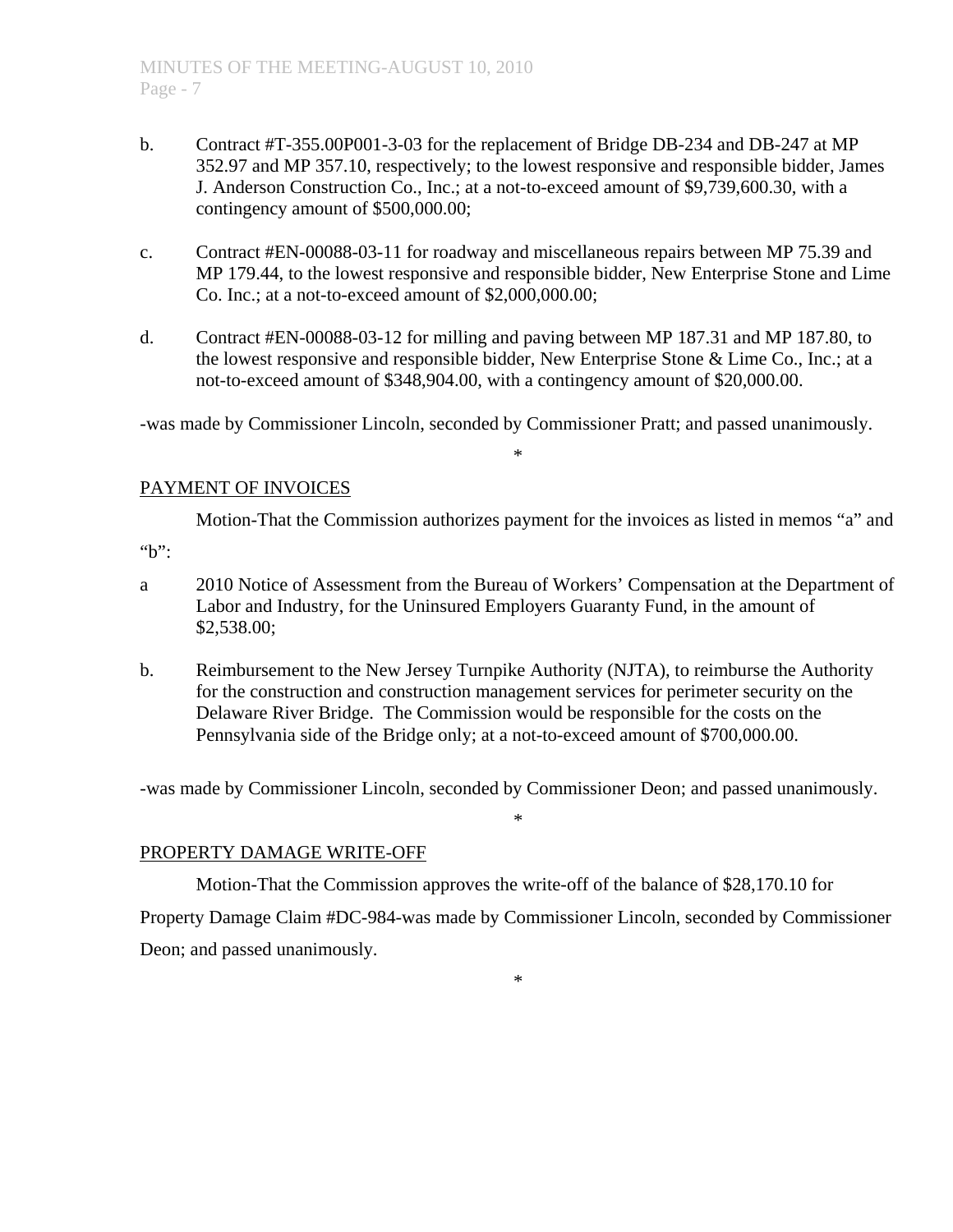# ITEMS ADDED TO THE FORMAL AGENDA

# FINAL SELECTIONS

Motion-That the Commission approves the consultant selection recommendations from the Technical Review Committee and authorizes the negotiation and execution of a contract with the first firm listed for the items in memo "a":

a. Construction inspection/project management services and as-directed preconstruction services for roadway and bridge reconstruction between MP 215.00 and MP 227.00; at a not-to-exceed amount of \$15,000,000.00 Reference #3-210

ALCM, LLC

Trumbull Construction Management Services TIE TRC Engineers, Inc.

Erdman Anthony

-was made by Commissioner Lincoln, seconded by Commissioner Lieberman; Chairman Biehler voted "No".

Motion-That the Commission approves the consultant selection recommendations from the Technical Review Committee and authorizes the negotiation and execution of a contract with the first firm listed for the items in memos "b" and "c":

b. Traffic and revenue/traffic engineering related services on an open-end basis systemwide, at a not-to-exceed amount of \$2,000,000.00 Reference #3-211

 Wilbur Smith Associates, Inc. Jacobs Engineering Group, Inc. Stantec Consulting Services, Inc. HDR Engineering, Inc.

c. Various geotechnical-engineering services on an open-end basis systemwide, at a notto-exceed amount of \$500,000.00 Reference #3-212 Geo Mechanics, Inc. American Geotechnical & Environmental Services, Inc. Geo Structures, Inc.

-was made by Commissioner Lincoln, seconded by Commissioner Pratt. The motion passed.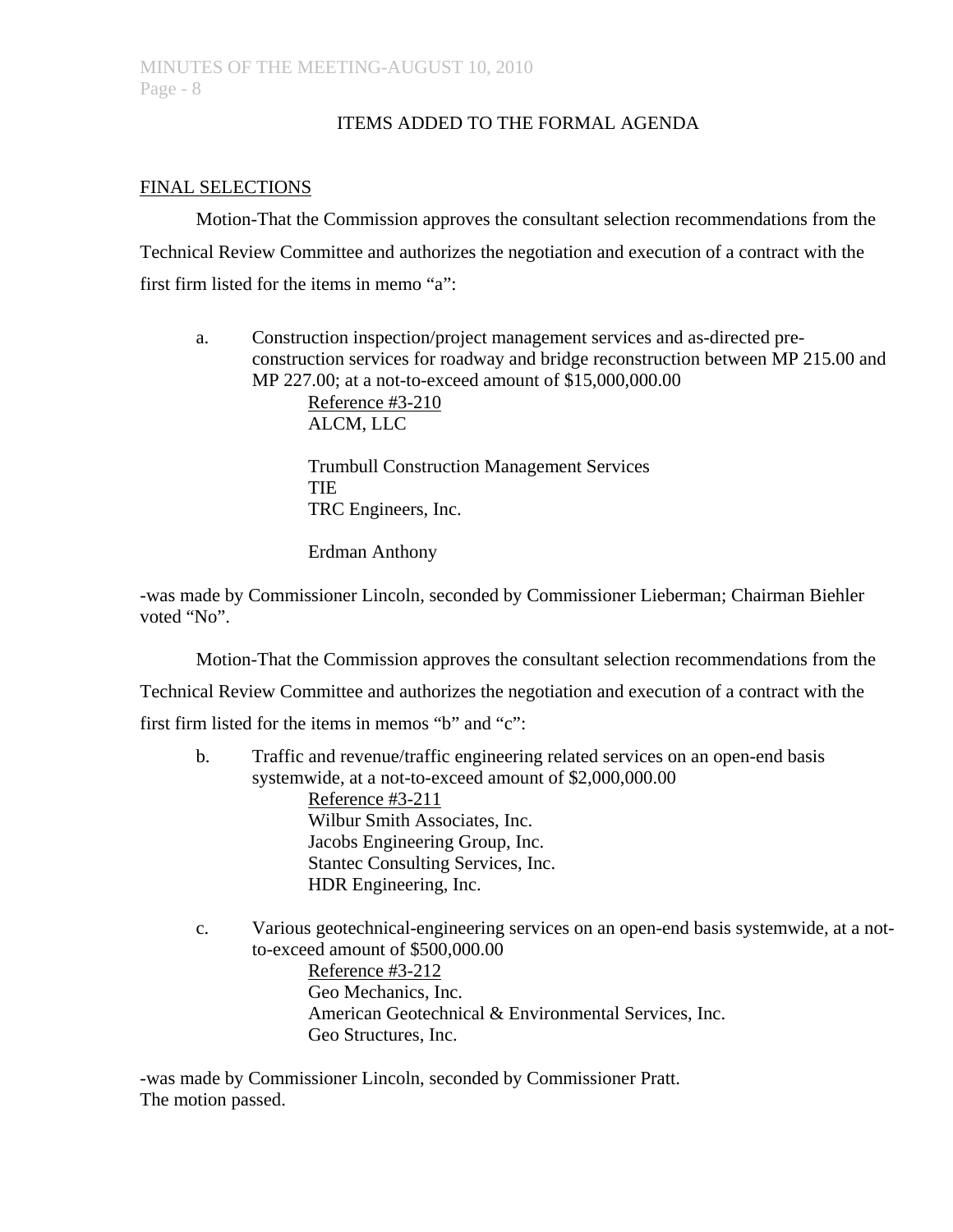### **SUPPLEMENTS**

 Motion-That the Commission approves the Supplemental Agreements as listed in memos "a" and "b":

\*

- a. Supplemental Agreement #8 with KCI Technologies, Inc. for environmental services for the I-95/I-276 Interchange project, for an increase of \$900,000.00; increasing the not-to-exceed amount to \$14,780,347.06;
- b. Supplemental Agreement with GAI Consultants for storage tank program services, for an increase of \$500,000.00; increasing the not-to-exceed amount to \$2,000,000.00.

-was made by Commissioner Lincoln, seconded by Commissioner Pratt; and passed unanimously.

\*

### CHANGE ORDER

Motion-That the Commission approves Change Order #5 for Contract #02-073-RC2H with Wohlsen Construction Company for the Trevose Maintenance Facility relocation project, for an increase of \$125,833.94; increasing the not-to-exceed amount to \$18,190,248.37-was made by Commissioner Pratt, seconded by Commissioner Lincoln; and passed unanimously.

## CHANGE ORDERS AND FINAL PAYMENTS

 Motion-That the Commission approves the Change Orders and Final Payments for the items listed in memos "a" through "d":

\*

- a. Change Order #1 and Final Payment for Contract #A-087.00P001-3-02 with Loftus Construction, Inc. for design/build project for the partial replacement of Bridge NB-605 at MP A87.07, for a decrease of \$47,257.91; making the final contract value \$2,189,742.09, and the final amount due of \$67,062.09;
- b. Change Order #2 and Final Payment for Contract #T-184.66S001-3-02 with Kinsley Construction Co., Inc. for the elimination of Bridges B-548 and B-560W, for a decrease of \$32,313.50; making the final contract value \$1,318,374.10, and the final amount due of \$22,018.00;
- c. Change Order #1 and Final Payment for Contract #EN-00049-03-03 with Eastern Industries, Inc. for roadway and miscellaneous repairs between MP 241.87 and MP 298.33, for a decrease of \$311,009.68; making the final contract value \$688,990.32, and the final amount due of \$23,477.02;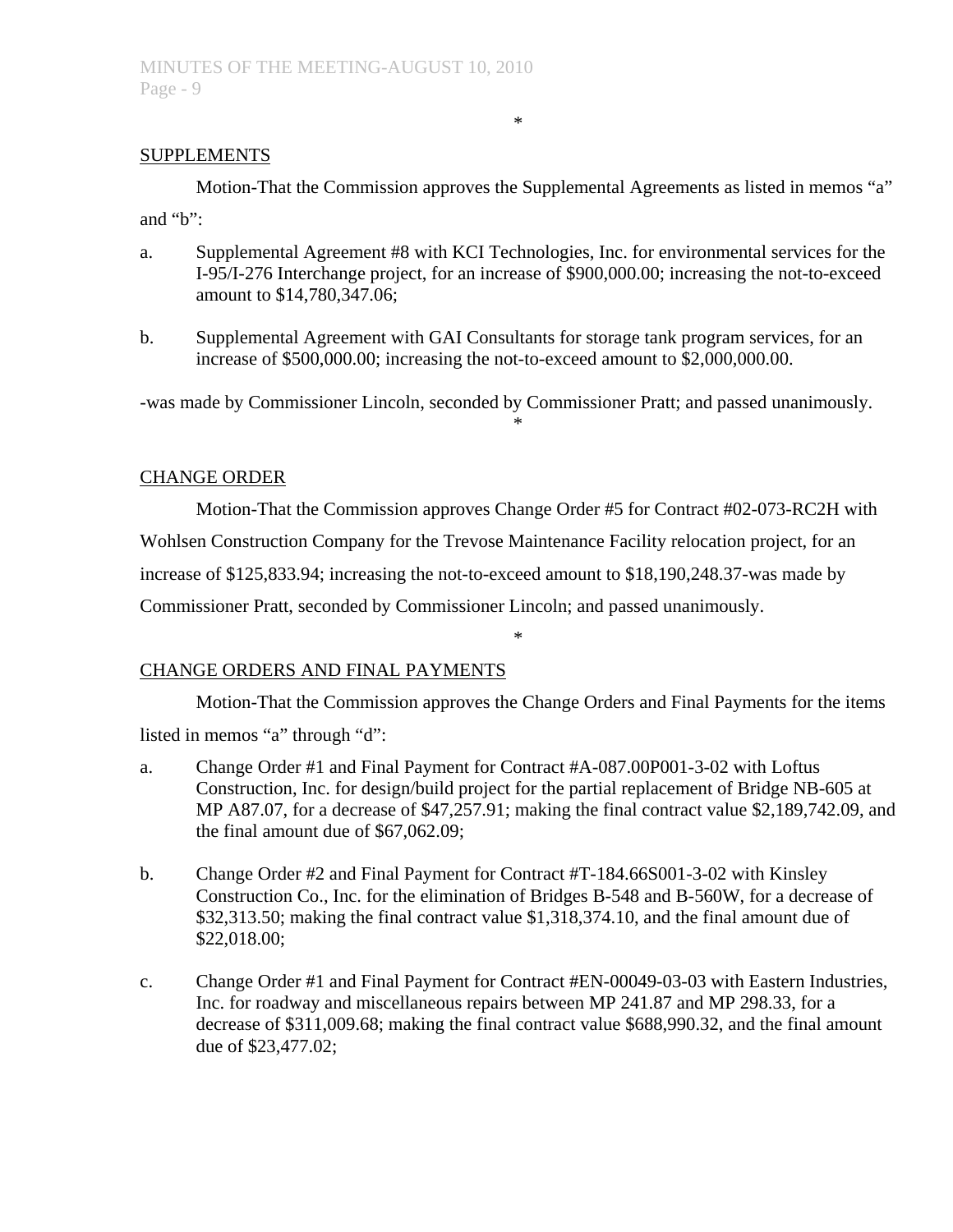## MINUTES OF THE MEETING-AUGUST 10, 2010 Page - 10

d. Change Order #1 and Final Payment for Contract #EN-00029-03-03 with Green Acres Construction Co., Inc. for median barrier replacement between MP 101.59 and MP 108.95, for a decrease of \$28,609.40; making the final contract value \$3,429,413.85, and the final amount due of \$86,117.03.

-was made by Commissioner Lincoln, seconded by Commissioner Pratt; and passed unanimously.

\*

## FINANCIAL ADVISOR

 Motion-That the Commission approves the negotiation and execution of an agreement for financial advisory services to PFM-was made by Commissioner Pratt, seconded by Commissioner Lincoln; Commissioner Deon abstained; Commissioner Lieberman voted "No". COMMISSIONER DEON: I ABSTAIN DUE TO PFM'S RELATIONSHIP WITH SEPTA.

The motion passed.

## AMENDMENT

Motion-That the Commission approves an amendment to our agreement with Phoenix Capital Partners for financial advisory services; to extend the agreement for an additional three (3) months at the terms in the existing agreement-was made by Commissioner Lieberman, seconded by Commissioner Lincoln; and passed unanimously.

\*

\*

# NEXT MEETING

 MS. EDMUNDS: THE NEXT COMMISSION MEETING WILL BE HELD TUESDAY, SEPTEMBER 21, 2010.

\*

## ADJOURNMENT

 MS. EDMUNDS: COMMISSIONERS, I HAVE NO OTHER ITEMS FOR CONSIDERATION.

MR. BRIMMEIER: I WOULD LIKE TO TAKE THIS TIME TO CONGRATULATE GEORGE HATALOWICH ON BEING ELECTED CHAIRMAN OF THE IAG GROUP. THE IAG GROUP CONTROLS THE 14 STATES THAT CONTROL THE E-ZPASS OPERATION OF ALL THE AGENCIES AND I'M PROUD THAT GEORGE WAS ELECTED CHAIRMAN, SO I KNOW WE WILL HAVE A BETTER VOICE THERE.

MS EDMUNDS; IF YOU HAVE NOTHING FUTHER, I REQUEST A MOTION FOR ADJOURNMENT.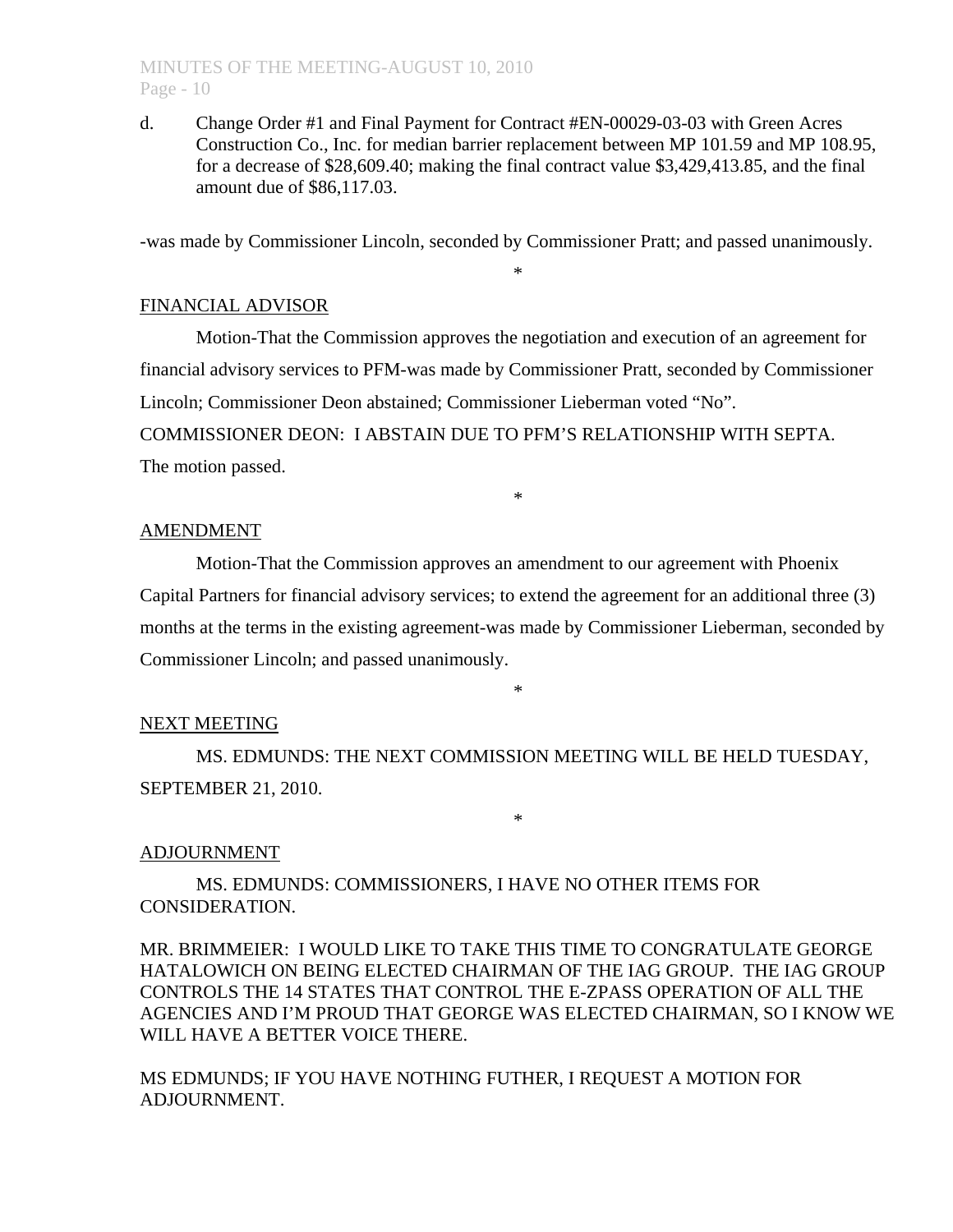Motion-That this meeting of The Pennsylvania Turnpike Commission be adjourned at 11:49 a.m.-was made by Commissioner Lincoln, seconded by Commissioner Lieberman; and passed unanimously.

\*

PREPARED BY:

 Ann Louise Edmunds Assistant Secretary Treasurer

09-07-10 APPROVED BY:

 J. William Lincoln Secretary Treasurer